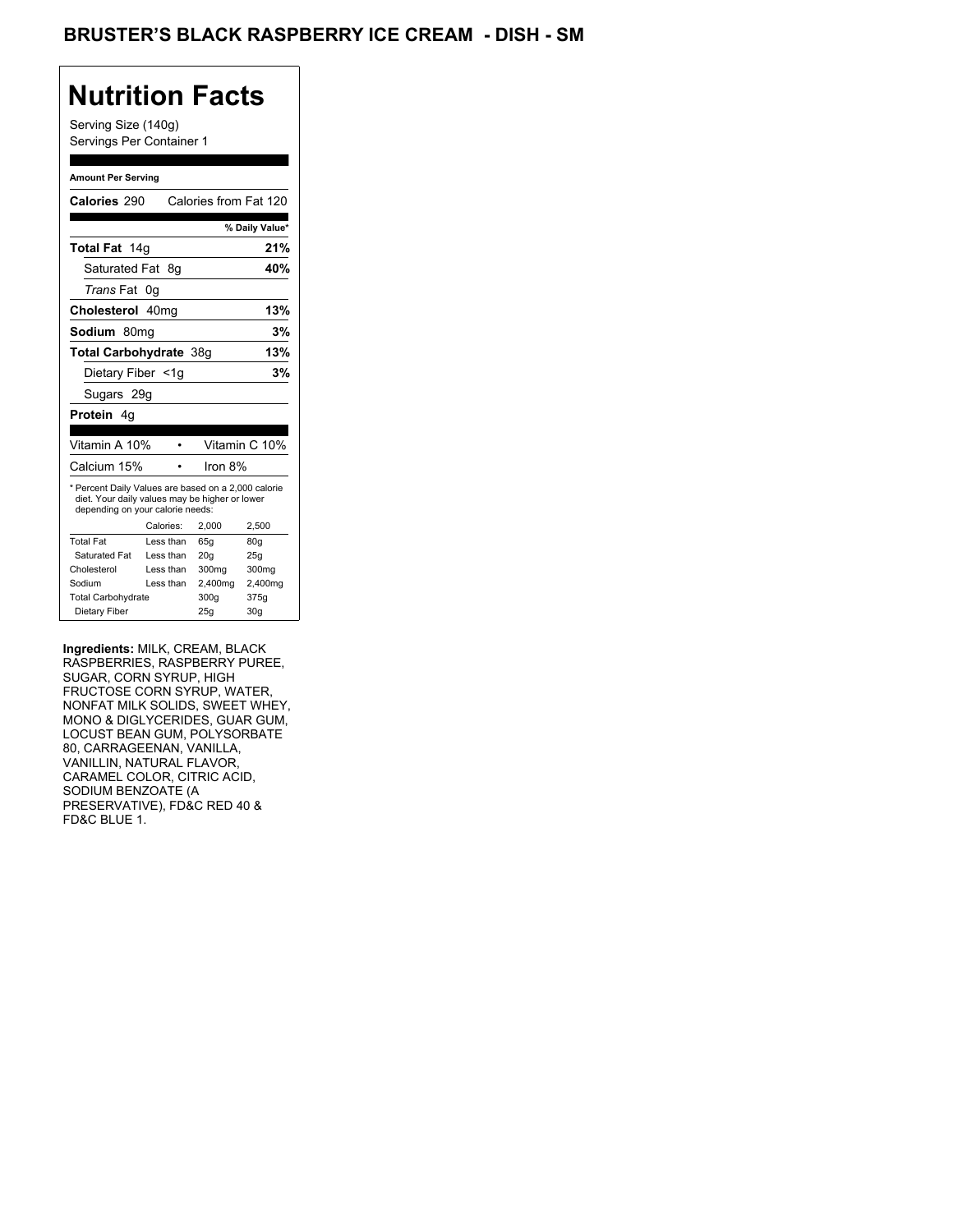## BRUSTER'S BLACK RASPBERRY ICE CREAM - DISH - REG

# Nutrition Facts

Serving Size (210g) Servings Per Container 1

### Amount Per Serving

| Calories 440                                                                                                                              |                  | Calories from Fat 190 |                |
|-------------------------------------------------------------------------------------------------------------------------------------------|------------------|-----------------------|----------------|
|                                                                                                                                           |                  |                       | % Daily Value* |
| Total Fat 21q                                                                                                                             |                  |                       | 32%            |
| Saturated Fat 12g                                                                                                                         |                  |                       | 61%            |
| Trans Fat                                                                                                                                 | 0g               |                       |                |
| Cholesterol                                                                                                                               | 60 <sub>ma</sub> |                       | 20%            |
| Sodium 115ma                                                                                                                              |                  |                       | 5%             |
| Total Carbohydrate 57g                                                                                                                    |                  |                       | 19%            |
| Dietary Fiber 1g                                                                                                                          |                  |                       | 4%             |
| Sugars 44g                                                                                                                                |                  |                       |                |
| Protein<br>- 5g                                                                                                                           |                  |                       |                |
|                                                                                                                                           |                  |                       |                |
|                                                                                                                                           |                  |                       |                |
| Vitamin A 15%                                                                                                                             |                  |                       | Vitamin C 15%  |
| Calcium 20%                                                                                                                               |                  | Iron $10%$            |                |
| * Percent Daily Values are based on a 2,000 calorie<br>diet. Your daily values may be higher or lower<br>depending on your calorie needs: |                  |                       |                |
|                                                                                                                                           | Calories:        | 2,000                 | 2,500          |
| <b>Total Fat</b>                                                                                                                          | Less than        | 65a                   | 80q            |
| <b>Saturated Fat</b>                                                                                                                      | Less than        | 20 <sub>g</sub>       | 25g            |
| Cholesterol                                                                                                                               | Less than        | 300mg                 | 300mg          |
| Sodium                                                                                                                                    | Less than        | 2,400mg               | 2,400mg        |
| <b>Total Carbohydrate</b>                                                                                                                 |                  | 300q                  | 375g           |

Ingredients: MILK, CREAM, BLACK RASPBERRIES, RASPBERRY PUREE, SUGAR, CORN SYRUP, HIGH FRUCTOSE CORN SYRUP, WATER, NONFAT MILK SOLIDS, SWEET WHEY, MONO & DIGLYCERIDES, GUAR GUM, LOCUST BEAN GUM, POLYSORBATE 80, CARRAGEENAN, VANILLA, VANILLIN, NATURAL FLAVOR, CARAMEL COLOR, CITRIC ACID, SODIUM BENZOATE (A PRESERVATIVE), FD&C RED 40 & FD&C BLUE 1.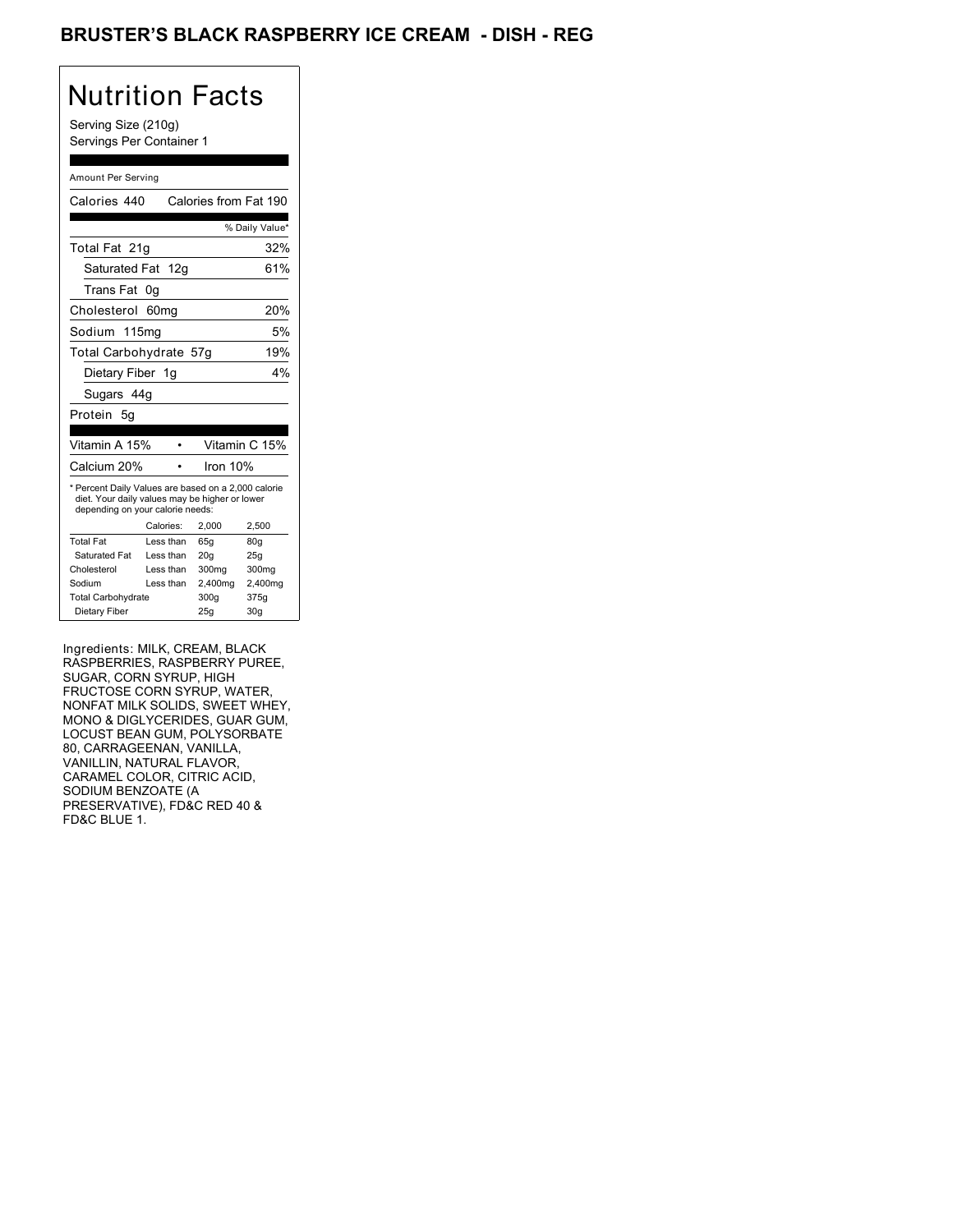## BRUSTER'S BLACK RASPBERRY ICE CREAM - DISH - LG

# Nutrition Facts

Serving Size (280g) Servings Per Container 1

#### Amount Per Serving

| Calories 590                                                                                                                              |                  | Calories from Fat 250 |                 |
|-------------------------------------------------------------------------------------------------------------------------------------------|------------------|-----------------------|-----------------|
|                                                                                                                                           |                  |                       | % Daily Value*  |
| Total Fat 28g                                                                                                                             |                  |                       | 43%             |
| Saturated Fat 16g                                                                                                                         |                  |                       | 81%             |
| Trans Fat                                                                                                                                 | 0g               |                       |                 |
| Cholesterol                                                                                                                               | 80 <sub>mg</sub> |                       | 27%             |
| Sodium 160mg                                                                                                                              |                  |                       | 6%              |
| Total Carbohydrate 77g                                                                                                                    |                  |                       | 26%             |
| Dietary Fiber 1g                                                                                                                          |                  |                       | 6%              |
| Sugars 59g                                                                                                                                |                  |                       |                 |
| Protein 7q                                                                                                                                |                  |                       |                 |
| Vitamin A 20%                                                                                                                             |                  |                       | Vitamin C 20%   |
| Calcium 25%                                                                                                                               |                  | Iron 15%              |                 |
| * Percent Daily Values are based on a 2,000 calorie<br>diet. Your daily values may be higher or lower<br>depending on your calorie needs: |                  |                       |                 |
|                                                                                                                                           | Calories:        | 2,000                 | 2,500           |
| <b>Total Fat</b>                                                                                                                          | Less than        | 65q                   | 80q             |
| Saturated Fat                                                                                                                             | Less than        | 20q                   | 25g             |
| Cholesterol                                                                                                                               | Less than        | 300mg                 | 300mg           |
| Sodium                                                                                                                                    | Less than        | 2,400mg               | 2,400mg         |
| <b>Total Carbohydrate</b>                                                                                                                 |                  | 300g                  | 375g            |
| Dietary Fiber                                                                                                                             |                  | 25g                   | 30 <sub>g</sub> |

Ingredients: MILK, CREAM, BLACK RASPBERRIES, RASPBERRY PUREE, SUGAR, CORN SYRUP, HIGH FRUCTOSE CORN SYRUP, WATER, NONFAT MILK SOLIDS, SWEET WHEY, MONO & DIGLYCERIDES, GUAR GUM, LOCUST BEAN GUM, POLYSORBATE 80, CARRAGEENAN, VANILLA, VANILLIN, NATURAL FLAVOR, CARAMEL COLOR, CITRIC ACID, SODIUM BENZOATE (A PRESERVATIVE), FD&C RED 40 & FD&C BLUE 1.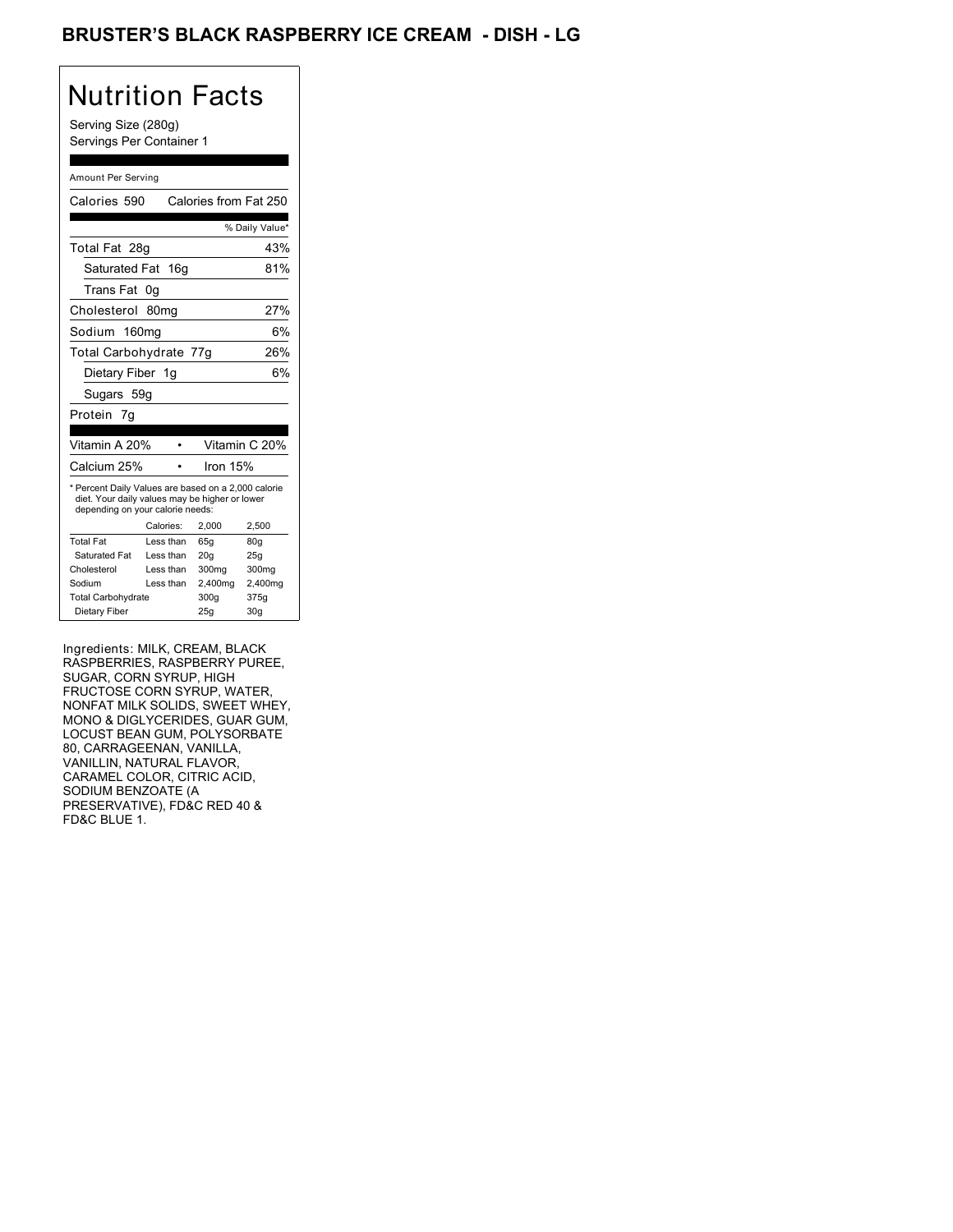## BRUSTER'S BLACK RASPBERRY ICE CREAM - SUGAR CONE - SM

# Nutrition Facts

Serving Size (153g) Servings Per Container 1

### Amount Per Serving

| Calories 340                                                 | Calories from Fat 130 |     |
|--------------------------------------------------------------|-----------------------|-----|
|                                                              | % Daily Value*        |     |
| Total Fat 14g                                                |                       | 22% |
| Saturated Fat 8g                                             |                       | 40% |
| Trans Fat 0q                                                 |                       |     |
| Cholesterol 40mg                                             |                       | 13% |
| Sodium 100mg                                                 |                       | 4%  |
| Total Carbohydrate 50g                                       |                       | 17% |
| Dietary Fiber <1g                                            |                       | 3%  |
| Sugars 32g                                                   |                       |     |
| Protein 4q                                                   |                       |     |
| Vitamin A 10%                                                | Vitamin C 10%         |     |
| Calcium 15%                                                  | Iron $10%$            |     |
| * Percent Daily Values are based on a 2,000 calorie<br>diet. |                       |     |

Ingredients: MILK, CREAM, BLACK RASPBERRIES, RASPBERRY PUREE, SUGAR, CORN SYRUP, HIGH FRUCTOSE CORN SYRUP, WATER, NONFAT MILK SOLIDS, SWEET WHEY, MONO & DIGLYCERIDES, GUAR GUM, LOCUST BEAN GUM, POLYSORBATE 80, CARRAGEENAN, VANILLA, VANILLIN, NATURAL FLAVOR, CARAMEL COLOR, CITRIC ACID, SODIUM BENZOATE (A PRESERVATIVE), FD&C RED 40 & FD&C BLUE 1. SUGAR CONE: ENRICHED WHEAT FLOUR (ENRICHED WITH NIACIN, REDUCED IRON, THIAMIN MONONITRATE, RIBOFLAVIN, FOLIC ACID), TAPIOCA FLOUR, SUGAR, VEGETABLE SHORTENING (SOYBEAN AND/OR CANOLA OIL, MODIFIED PALM OIL, SOY LECITHIN, AND/OR PARTIALLY HYDROGENATED SOYBEAN OIL), OAT FIBER AND/OR VEGETABLE FIBER, SALT, CARAMEL COLOR, ARTIFICIAL FLAVOR, SOY LECITHIN.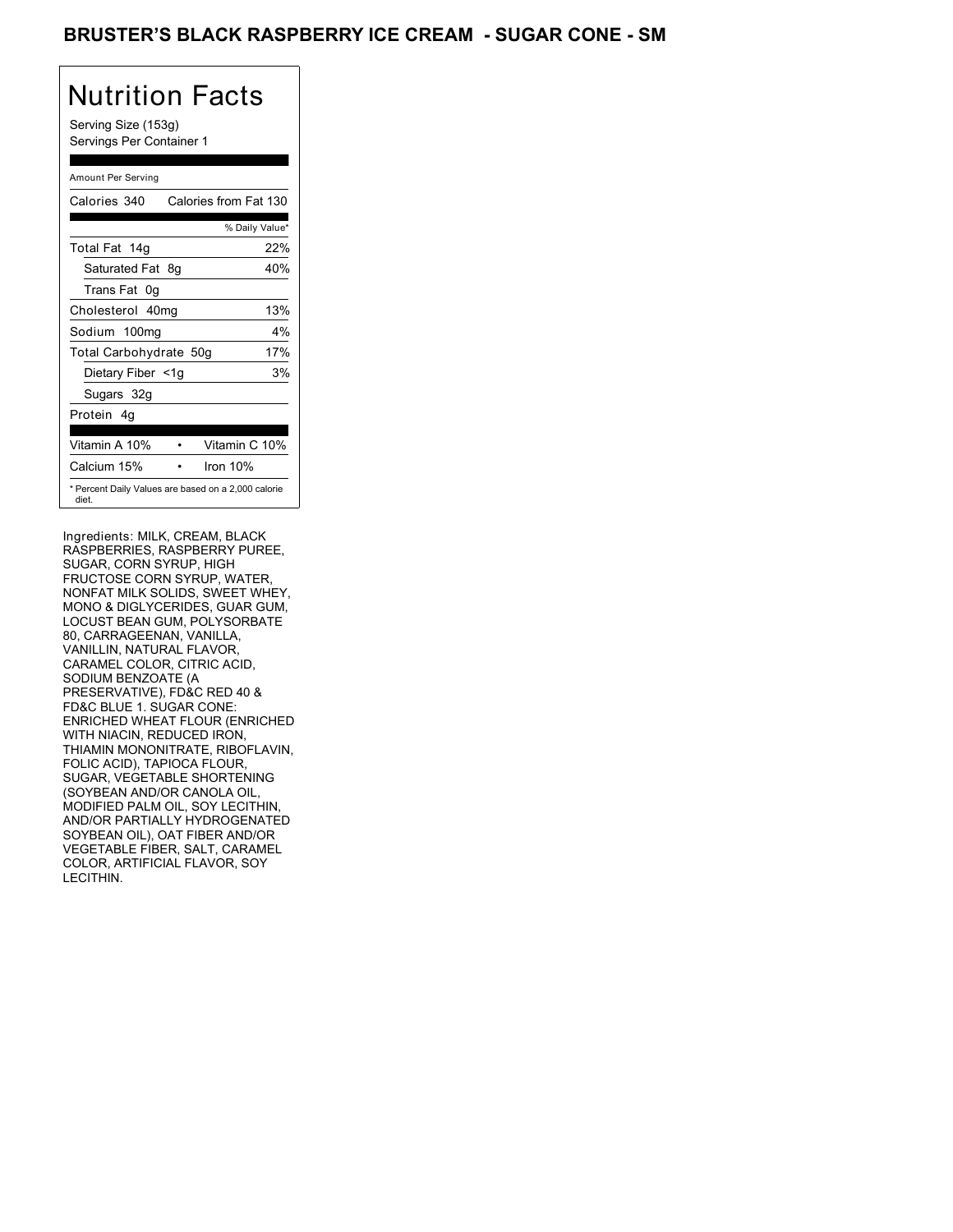## BRUSTER'S BLACK RASPBERRY ICE CREAM - SUGAR CONE - REG

# Nutrition Facts

Serving Size (223g) Servings Per Container 1

### Amount Per Serving

| Calories 490                                                 | Calories from Fat 190 |       |
|--------------------------------------------------------------|-----------------------|-------|
|                                                              | % Daily Value*        |       |
| Total Fat 21g                                                |                       | 32%   |
| Saturated Fat 12g                                            |                       | 61%   |
| Trans Fat 0q                                                 |                       |       |
| Cholesterol 60mg                                             |                       | 20%   |
| Sodium 135mg                                                 |                       | 6%    |
| Total Carbohydrate 69g                                       |                       | 23%   |
| Dietary Fiber 1g                                             |                       | $4\%$ |
| Sugars 47g                                                   |                       |       |
| Protein 6q                                                   |                       |       |
| Vitamin A 15%                                                | Vitamin C 15%         |       |
| Calcium 20%                                                  | Iron $15%$            |       |
| * Percent Daily Values are based on a 2,000 calorie<br>diet. |                       |       |

Ingredients: MILK, CREAM, BLACK RASPBERRIES, RASPBERRY PUREE, SUGAR, CORN SYRUP, HIGH FRUCTOSE CORN SYRUP, WATER, NONFAT MILK SOLIDS, SWEET WHEY, MONO & DIGLYCERIDES, GUAR GUM, LOCUST BEAN GUM, POLYSORBATE 80, CARRAGEENAN, VANILLA, VANILLIN, NATURAL FLAVOR, CARAMEL COLOR, CITRIC ACID, SODIUM BENZOATE (A PRESERVATIVE), FD&C RED 40 & FD&C BLUE 1. SUGAR CONE: ENRICHED WHEAT FLOUR (ENRICHED WITH NIACIN, REDUCED IRON, THIAMIN MONONITRATE, RIBOFLAVIN, FOLIC ACID), TAPIOCA FLOUR, SUGAR, VEGETABLE SHORTENING (SOYBEAN AND/OR CANOLA OIL, MODIFIED PALM OIL, SOY LECITHIN, AND/OR PARTIALLY HYDROGENATED SOYBEAN OIL), OAT FIBER AND/OR VEGETABLE FIBER, SALT, CARAMEL COLOR, ARTIFICIAL FLAVOR, SOY LECITHIN.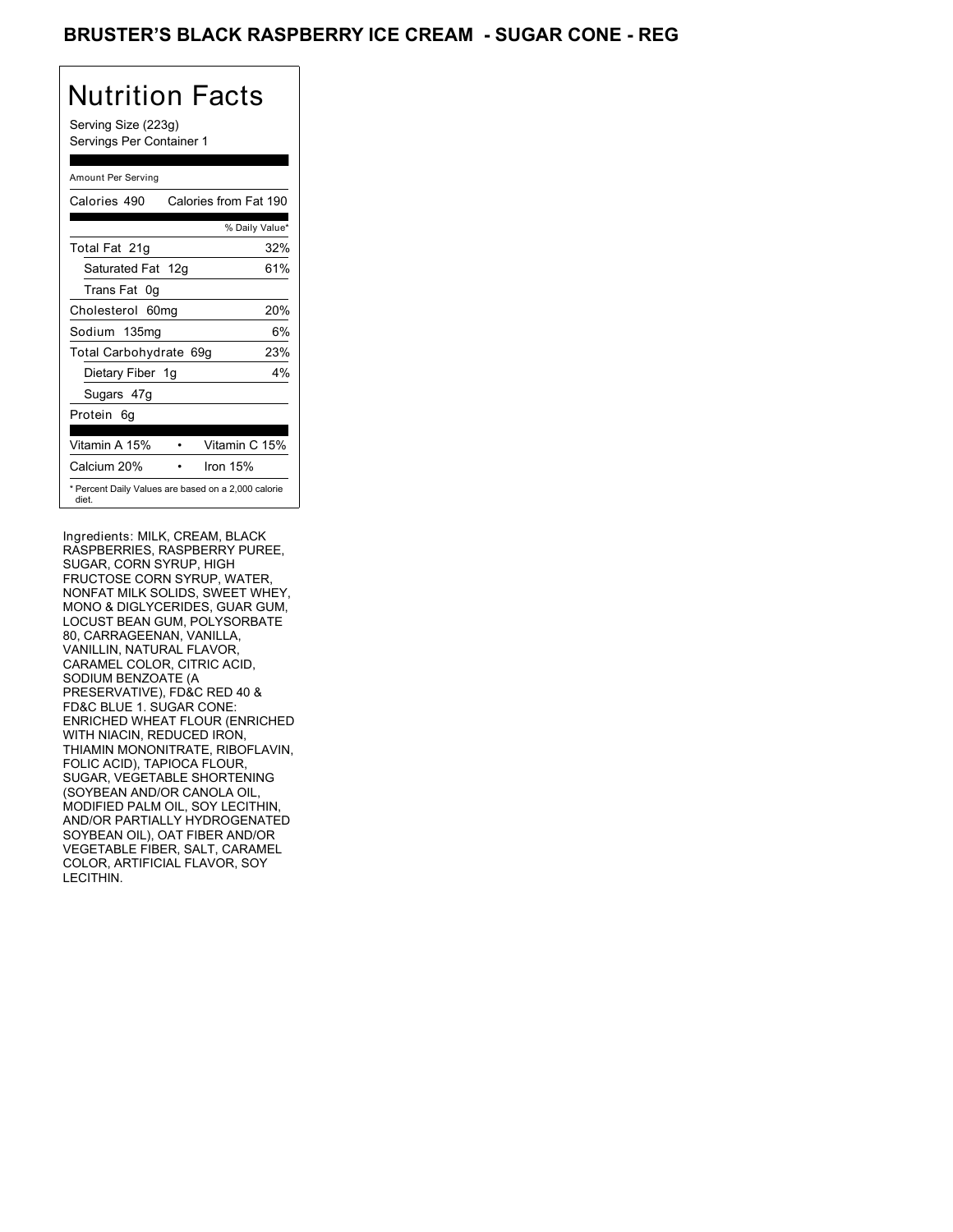## BRUSTER'S BLACK RASPBERRY ICE CREAM - SUGAR CONE - LG

# Nutrition Facts

Serving Size (293g) Servings Per Container 1

### Amount Per Serving

| Calories 640           | Calories from Fat 250                               |
|------------------------|-----------------------------------------------------|
|                        | % Daily Value*                                      |
| Total Fat 28g          | 43%                                                 |
| Saturated Fat 16g      | 81%                                                 |
| Trans Fat 0q           |                                                     |
| Cholesterol 80mg       | 27%                                                 |
| Sodium 180mg           | 7%                                                  |
| Total Carbohydrate 89g | 30%                                                 |
| Dietary Fiber 1g       | 6%                                                  |
| Sugars 62g             |                                                     |
| Protein 8q             |                                                     |
| Vitamin A 20%          | Vitamin C 20%                                       |
| Calcium 25%            | Iron $20%$                                          |
| diet.                  | * Percent Daily Values are based on a 2,000 calorie |

Ingredients: MILK, CREAM, BLACK RASPBERRIES, RASPBERRY PUREE, SUGAR, CORN SYRUP, HIGH FRUCTOSE CORN SYRUP, WATER, NONFAT MILK SOLIDS, SWEET WHEY, MONO & DIGLYCERIDES, GUAR GUM, LOCUST BEAN GUM, POLYSORBATE 80, CARRAGEENAN, VANILLA, VANILLIN, NATURAL FLAVOR, CARAMEL COLOR, CITRIC ACID, SODIUM BENZOATE (A PRESERVATIVE), FD&C RED 40 & FD&C BLUE 1. SUGAR CONE: ENRICHED WHEAT FLOUR (ENRICHED WITH NIACIN, REDUCED IRON, THIAMIN MONONITRATE, RIBOFLAVIN, FOLIC ACID), TAPIOCA FLOUR, SUGAR, VEGETABLE SHORTENING (SOYBEAN AND/OR CANOLA OIL, MODIFIED PALM OIL, SOY LECITHIN, AND/OR PARTIALLY HYDROGENATED SOYBEAN OIL), OAT FIBER AND/OR VEGETABLE FIBER, SALT, CARAMEL COLOR, ARTIFICIAL FLAVOR, SOY LECITHIN.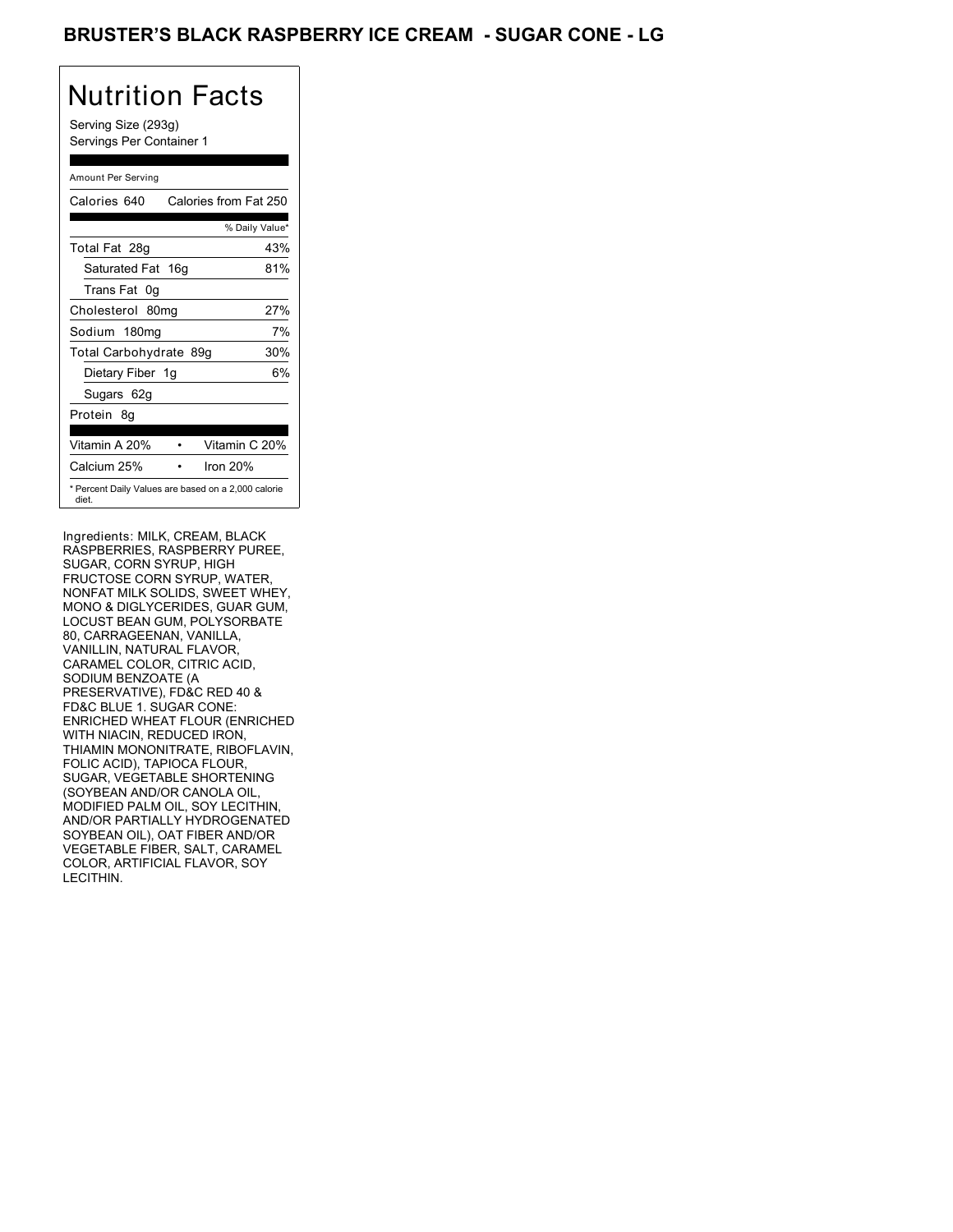## BRUSTER'S BLACK RASPBERRY ICE CREAM - CAKE CONE - SM

# Nutrition Facts

Serving Size (146g) Servings Per Container 1

### Amount Per Serving

| Calories 320           | Calories from Fat 130                               |
|------------------------|-----------------------------------------------------|
|                        | % Daily Value*                                      |
| Total Fat 14g          | 22%                                                 |
| Saturated Fat 8g       | 40%                                                 |
| Trans Fat 0q           |                                                     |
| Cholesterol 40mg       | 13%                                                 |
| Sodium 90mq            | $4\%$                                               |
| Total Carbohydrate 43g | 14%                                                 |
| Dietary Fiber <1g      | 3%                                                  |
| Sugars 30g             |                                                     |
| Protein 4q             |                                                     |
| Vitamin A 10%          | Vitamin C 10%                                       |
| Calcium 15%            | Iron $10%$                                          |
| diet.                  | * Percent Daily Values are based on a 2,000 calorie |

Ingredients: MILK, CREAM, BLACK RASPBERRIES, RASPBERRY PUREE, SUGAR, CORN SYRUP, HIGH FRUCTOSE CORN SYRUP, WATER, NONFAT MILK SOLIDS, SWEET WHEY, MONO & DIGLYCERIDES, GUAR GUM, LOCUST BEAN GUM, POLYSORBATE 80, CARRAGEENAN, VANILLA, VANILLIN, NATURAL FLAVOR, CARAMEL COLOR, CITRIC ACID, SODIUM BENZOATE (A PRESERVATIVE), FD&C RED 40 & FD&C BLUE 1. CAKE CONE: ENRICHED WHEAT FLOUR (ENRICHED WITH NIACIN, REDUCED IRON, THIAMIN MONONITRATE, RIBOFLAVIN, FOLIC ACID), TAPIOCA FLOUR, SUGAR, VEGETABLE OIL SHORTENING (SOYBEAN AND/OR CANOLA OIL, MODIFIED PALM OIL, SOY LECITHIN, AND/OR PARTIALLY HYDROGENATED SOYBEAN OIL), LEAVENING (SODIUM BICARBONATE, AMMONIUM BICARBONATE), SALT, NATURAL FLAVOR, ANNATTO (VEGETABLE COLOR).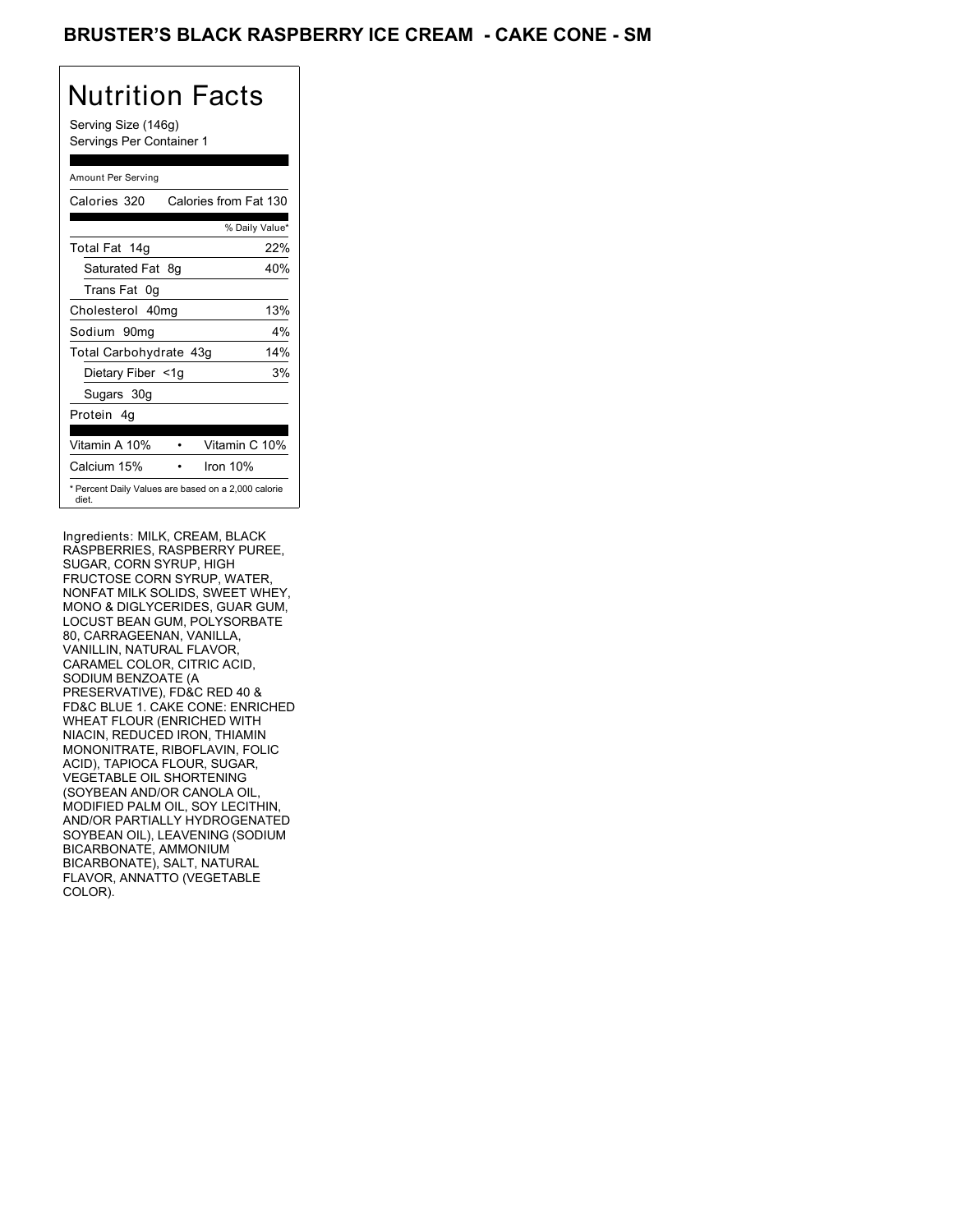## BRUSTER'S BLACK RASPBERRY ICE CREAM - CAKE CONE - REG

# Nutrition Facts

Serving Size (216g) Servings Per Container 1

### Amount Per Serving

| Calories 460                                                 | Calories from Fat 190 |     |
|--------------------------------------------------------------|-----------------------|-----|
|                                                              | % Daily Value*        |     |
| Total Fat 21g                                                |                       | 32% |
| Saturated Fat 12g                                            |                       | 61% |
| Trans Fat 0q                                                 |                       |     |
| Cholesterol 60mg                                             |                       | 20% |
| Sodium 125mg                                                 |                       | 5%  |
| Total Carbohydrate 62g                                       |                       | 21% |
| Dietary Fiber 1g                                             |                       | 4%  |
| Sugars 44g                                                   |                       |     |
| Protein 6q                                                   |                       |     |
| Vitamin A 15%                                                | Vitamin C 15%         |     |
| Calcium 20%                                                  | Iron 15%              |     |
| * Percent Daily Values are based on a 2,000 calorie<br>diet. |                       |     |

Ingredients: MILK, CREAM, BLACK RASPBERRIES, RASPBERRY PUREE, SUGAR, CORN SYRUP, HIGH FRUCTOSE CORN SYRUP, WATER, NONFAT MILK SOLIDS, SWEET WHEY, MONO & DIGLYCERIDES, GUAR GUM, LOCUST BEAN GUM, POLYSORBATE 80, CARRAGEENAN, VANILLA, VANILLIN, NATURAL FLAVOR, CARAMEL COLOR, CITRIC ACID, SODIUM BENZOATE (A PRESERVATIVE), FD&C RED 40 & FD&C BLUE 1. CAKE CONE: ENRICHED WHEAT FLOUR (ENRICHED WITH NIACIN, REDUCED IRON, THIAMIN MONONITRATE, RIBOFLAVIN, FOLIC ACID), TAPIOCA FLOUR, SUGAR, VEGETABLE OIL SHORTENING (SOYBEAN AND/OR CANOLA OIL, MODIFIED PALM OIL, SOY LECITHIN, AND/OR PARTIALLY HYDROGENATED SOYBEAN OIL), LEAVENING (SODIUM BICARBONATE, AMMONIUM BICARBONATE), SALT, NATURAL FLAVOR, ANNATTO (VEGETABLE COLOR).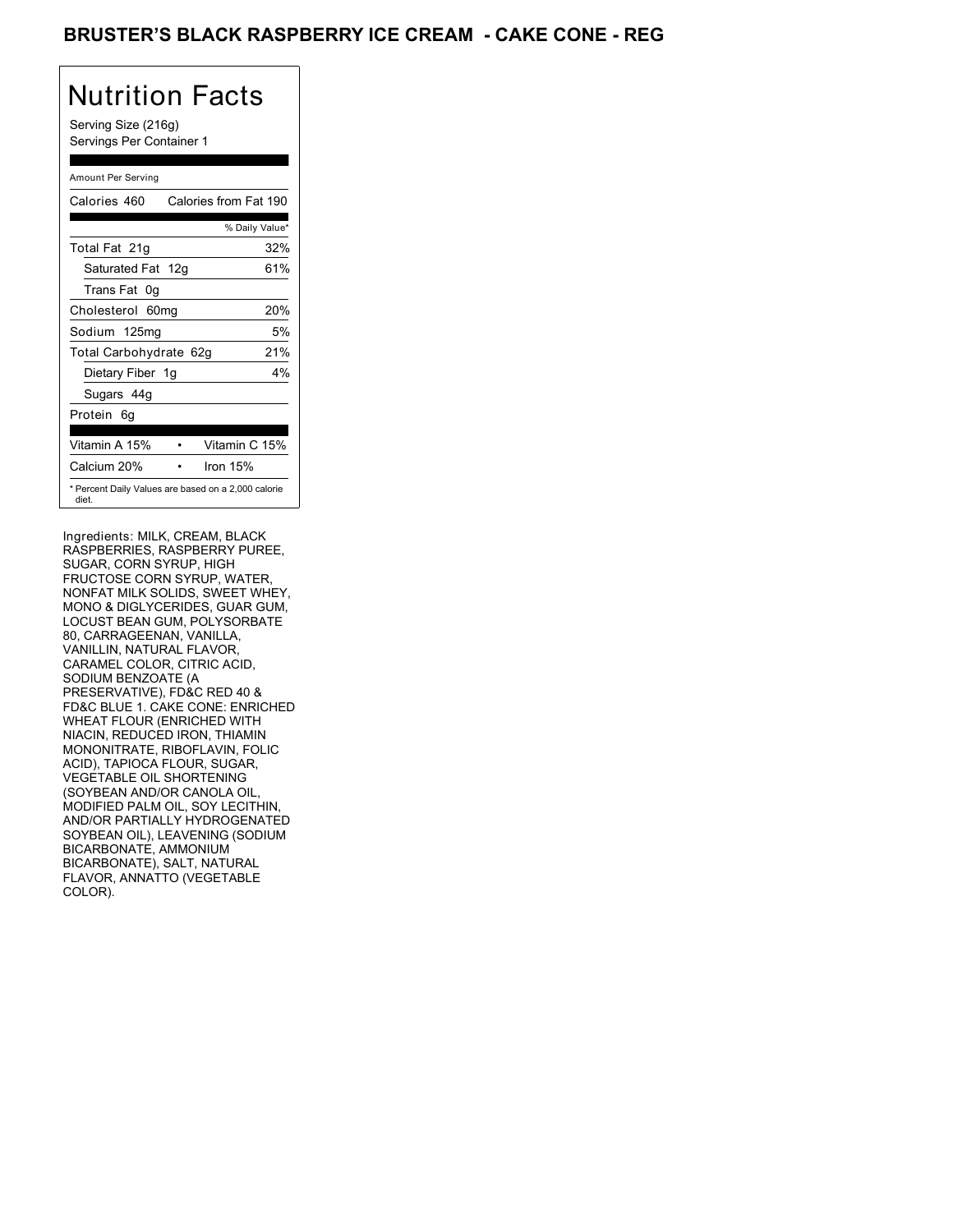## BRUSTER'S BLACK RASPBERRY ICE CREAM - CAKE CONE - LG

# Nutrition Facts

Serving Size (286g) Servings Per Container 1

### Amount Per Serving

| Calories 610                                                 | Calories from Fat 250 |     |
|--------------------------------------------------------------|-----------------------|-----|
|                                                              | % Daily Value*        |     |
| Total Fat 28g                                                |                       | 43% |
| Saturated Fat 16g                                            |                       | 81% |
| Trans Fat 0q                                                 |                       |     |
| Cholesterol 80mg                                             |                       | 27% |
| Sodium 170mg                                                 |                       | 7%  |
| Total Carbohydrate 82g                                       |                       | 27% |
| Dietary Fiber 1g                                             |                       | 6%  |
| Sugars 59g                                                   |                       |     |
| Protein 8q                                                   |                       |     |
| Vitamin A 20%                                                | Vitamin C 20%         |     |
| Calcium 25%                                                  | Iron $20%$            |     |
| * Percent Daily Values are based on a 2,000 calorie<br>diet. |                       |     |

Ingredients: MILK, CREAM, BLACK RASPBERRIES, RASPBERRY PUREE, SUGAR, CORN SYRUP, HIGH FRUCTOSE CORN SYRUP, WATER, NONFAT MILK SOLIDS, SWEET WHEY, MONO & DIGLYCERIDES, GUAR GUM, LOCUST BEAN GUM, POLYSORBATE 80, CARRAGEENAN, VANILLA, VANILLIN, NATURAL FLAVOR, CARAMEL COLOR, CITRIC ACID, SODIUM BENZOATE (A PRESERVATIVE), FD&C RED 40 & FD&C BLUE 1. CAKE CONE: ENRICHED WHEAT FLOUR (ENRICHED WITH NIACIN, REDUCED IRON, THIAMIN MONONITRATE, RIBOFLAVIN, FOLIC ACID), TAPIOCA FLOUR, SUGAR, VEGETABLE OIL SHORTENING (SOYBEAN AND/OR CANOLA OIL, MODIFIED PALM OIL, SOY LECITHIN, AND/OR PARTIALLY HYDROGENATED SOYBEAN OIL), LEAVENING (SODIUM BICARBONATE, AMMONIUM BICARBONATE), SALT, NATURAL FLAVOR, ANNATTO (VEGETABLE COLOR).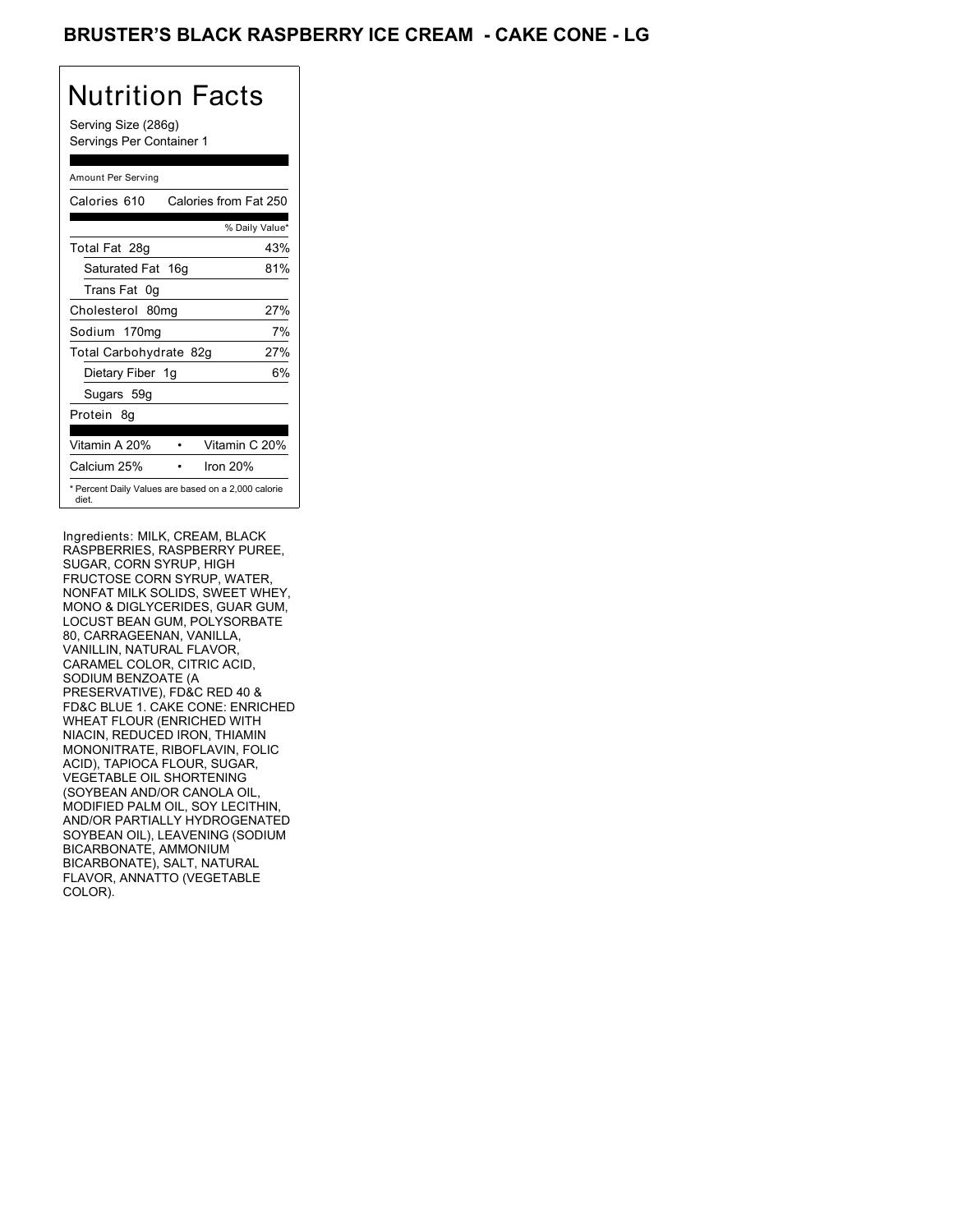## BRUSTER'S BLACK RASPBERRY ICE CREAM - WAFFLE CONE - SM

# Nutrition Facts

Serving Size (170g) Servings Per Container 1

### Amount Per Serving

| Calories 420           | Calories from Fat 150                               |     |
|------------------------|-----------------------------------------------------|-----|
|                        | % Daily Value*                                      |     |
| Total Fat 17g          |                                                     | 26% |
| Saturated Fat 9g       |                                                     | 44% |
| Trans Fat 0q           |                                                     |     |
| Cholesterol 50mg       |                                                     | 16% |
| Sodium 80mg            |                                                     | 3%  |
| Total Carbohydrate 61g |                                                     | 20% |
| Dietary Fiber <1g      |                                                     | 3%  |
| Sugars 40g             |                                                     |     |
| Protein 5q             |                                                     |     |
| Vitamin A 10%          | Vitamin C 10%                                       |     |
| Calcium 15%            | Iron 10%                                            |     |
| diet.                  | * Percent Daily Values are based on a 2,000 calorie |     |

Ingredients: MILK, CREAM, BLACK RASPBERRIES, RASPBERRY PUREE, SUGAR, CORN SYRUP, HIGH FRUCTOSE CORN SYRUP, WATER, NONFAT MILK SOLIDS, SWEET WHEY, MONO & DIGLYCERIDES, GUAR GUM, LOCUST BEAN GUM, POLYSORBATE 80, CARRAGEENAN, VANILLA, VANILLIN, NATURAL FLAVOR, CARAMEL COLOR, CITRIC ACID, SODIUM BENZOATE (A PRESERVATIVE), FD&C RED 40 & FD&C BLUE 1. WAFFLE CONE: ENRICHED BLEACHED WHEAT FLOUR (ENRICHED WITH NIACIN, REDUCED IRON, THIAMIN MONONITRATE, RIBOFLAVIN, FOLIC ACID), SUGAR, VEGETABLE SHORTENING (PARTIALLY HYDROGENATED SOYBEAN AND COTTONSEED OILS), WHOLE EGG, ARTIFICIAL FLAVOR (INCLUDING MALTODEXTRIN, MODIFIED CORNSTARCH, BUTTER, BUTTERMILK), DEXTROSE, SOY LECITHIN, ARTIFICIAL VANILLA FLAVOR.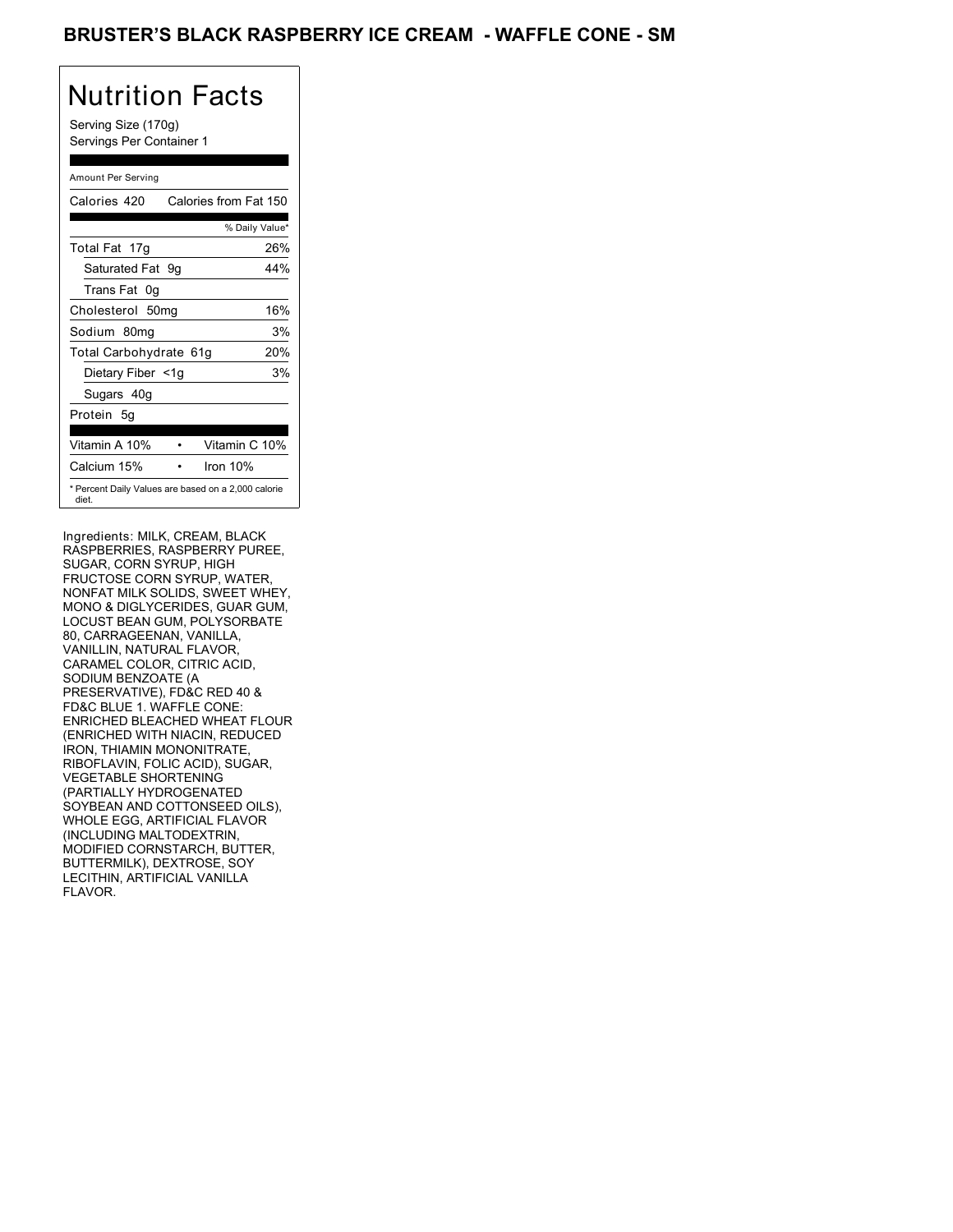## BRUSTER'S BLACK RASPBERRY ICE CREAM - WAFFLE CONE - REG

# Nutrition Facts

Serving Size (240g) Servings Per Container 1

### Amount Per Serving

| Calories 560                                                 | Calories from Fat 220 |       |
|--------------------------------------------------------------|-----------------------|-------|
|                                                              | % Daily Value*        |       |
| Total Fat 24g                                                |                       | 37%   |
| Saturated Fat 13g                                            |                       | 65%   |
| Trans Fat 0q                                                 |                       |       |
| Cholesterol 70mg                                             |                       | 23%   |
| Sodium 115mg                                                 |                       | 5%    |
| Total Carbohydrate 80g                                       |                       | 27%   |
| Dietary Fiber 1g                                             |                       | $4\%$ |
| Sugars 54g                                                   |                       |       |
| Protein 7q                                                   |                       |       |
| Vitamin A 15%                                                | Vitamin C 15%         |       |
| Calcium 20%                                                  | Iron $15%$            |       |
| * Percent Daily Values are based on a 2,000 calorie<br>diet. |                       |       |

Ingredients: MILK, CREAM, BLACK RASPBERRIES, RASPBERRY PUREE, SUGAR, CORN SYRUP, HIGH FRUCTOSE CORN SYRUP, WATER, NONFAT MILK SOLIDS, SWEET WHEY, MONO & DIGLYCERIDES, GUAR GUM, LOCUST BEAN GUM, POLYSORBATE 80, CARRAGEENAN, VANILLA, VANILLIN, NATURAL FLAVOR, CARAMEL COLOR, CITRIC ACID, SODIUM BENZOATE (A PRESERVATIVE), FD&C RED 40 & FD&C BLUE 1. WAFFLE CONE: ENRICHED BLEACHED WHEAT FLOUR (ENRICHED WITH NIACIN, REDUCED IRON, THIAMIN MONONITRATE, RIBOFLAVIN, FOLIC ACID), SUGAR, VEGETABLE SHORTENING (PARTIALLY HYDROGENATED SOYBEAN AND COTTONSEED OILS), WHOLE EGG, ARTIFICIAL FLAVOR (INCLUDING MALTODEXTRIN, MODIFIED CORNSTARCH, BUTTER, BUTTERMILK), DEXTROSE, SOY LECITHIN, ARTIFICIAL VANILLA FLAVOR.